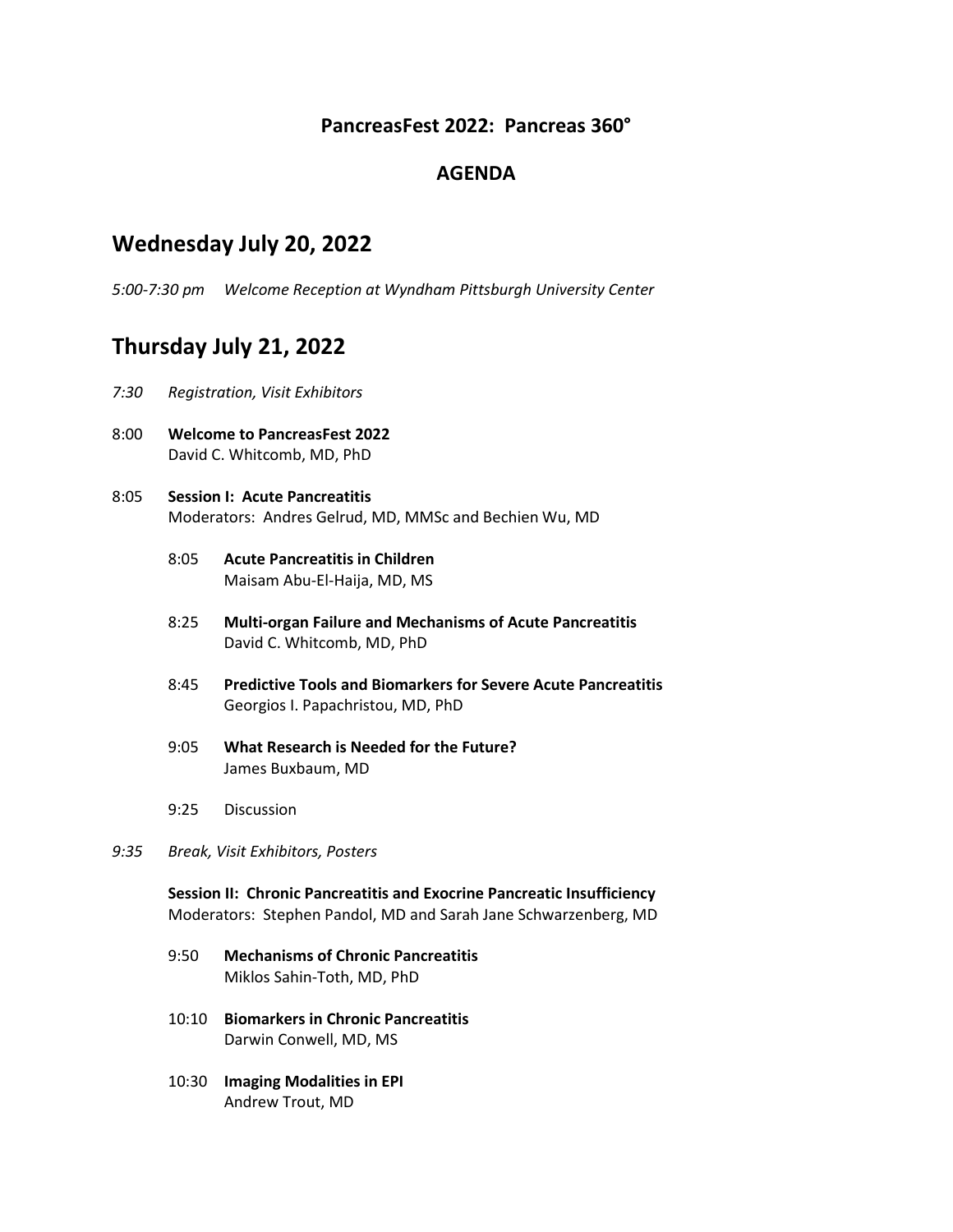10:50 **EPI Treatment: The Known and Unknown** *(peds/adults/tube feeding)* Christopher Forsmark, MD

11:10 Discussion

- 11:20 **Session III: New Directions in Pancreatitis** Moderators: Sohail Husain, MD and C. Mel Wilcox, MD
	- 11:20 **Autoimmune Pancreatitis** Yasmin G. Hernandez-Barco, MD
	- 11:40 **Clinical Trials in Pancreatitis: Summary of the 2022 NIDDK Workshop** Phil Hart, MD
	- 11:55 Discussion
- *12:10 Break, Visit Exhibitors, Pick Up Lunch, Posters (not accredited) Poster Presenters will be at their posters for discussion between 12:30 and 1:30 pm* Poster Reviewers and Moderators: Kathryn Albers, PhD and Jami Saloman, PhD

#### 1:30 **Session IV: CAPER**

Moderators: Maisam Abu-El-Haija, MD, MS and Samuel Han, MD, MS

- 1:30 **CAPER Annual Meeting, Introductions, and Travel Awards** Maisam Abu-El-Haija, MD, MS
- 1:40 **CAPER Senior Mentor Award**: Darwin Conwell, MD, MS Introduction: Samuel Han, MD, MS "**A Consultation for your Career, Clan and Conduct"**
- 2:10 **Young Investigator Lectures: The Future of Pancreatology** Moderators: Maisam Abu-El-Haija, MD, MS and Samuel Han, MD, MS
	- 2:10 **Analgesia Prescribing Patterns During Pediatric Hospitalization for Acute Pancreatitis** Irina Gorbounova, MD
	- 2:25 **Leptin Expression and Chachexia in Pancreatic Ductal Adenocarcinoma** Andrea Riner, MD, MPH
	- 2:40 **A Prospective Cohort Sutdy evaluating PAN-PROMISE to Detect and Risk-Stratify Post-ERCP Pancreatitis Symptoms** Nikhil Thiruvengadam, MD
- 2:55 Discussion with Mentor and Scholarship Awardees
- 3:10 **Session V: Plenary Lecture on the Future of Medicine** Moderator: David C Whitcomb MD PhD
	- 3:10 **Digital Therapeutics and Chronic Disease Management: A Case Study in Diabetes** Anand Iyer PhD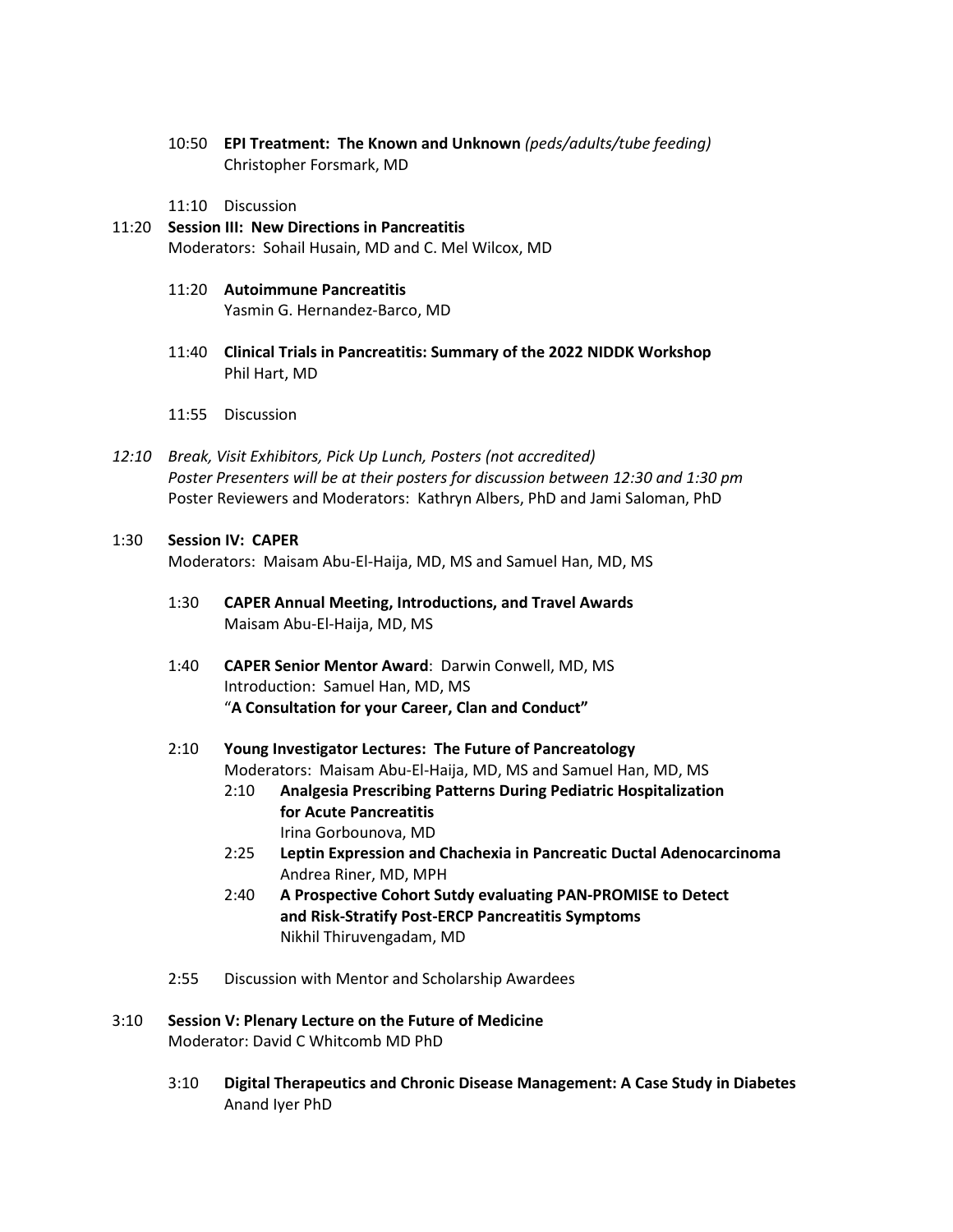- 3:40 Discussion with Dr. Iyer
- 3:45 *Break, Visit Exhibitors, Posters* [Directions to breakout sessions] *Adjourn PF22 Day I (Posters Open through 4:00 pm).*
- 4:15- Independent Research Meetings *(not accredited)*
- 5:30 *Open and closed research meetings among researchers, research groups, nonprofits and industry will occur between 4:15 to 5:30 pm. Attendees are welcome to attend any of the open meetings of their choice, or guests may revisit the conference posters. Meetings will be announced prior to the conference and will be posted during the conference.*
- *6:30-9:30 pm: Social Gathering at Phipps Conservatory and Botanical Gardens*

# **Friday July 22, 2022**

#### **7:00 to 8:45 am = Concurrent INSPPIRE/PEDS and Pancreatic Cancer Meetings**

*6:45 Registration and Continental Breakfast for Pediatric Group*

#### 7:00 **Session VI-A: Pediatric Pancreas Disease**

- 7:00 **Welcome to PancreasFest 2022 Day Two** Maisam Abu-El-Haija, MD, MS and Aliye Uc, MD
- 7:05 **INSPPIRE Breakfast Meeting** Aliye Uc, MD
- 7:45 **Pediatric Pancreatitis Case Studies** Moderators: Mark E. Lowe, MD, PhD and Veronique Morinville, MD
	- 7:45 **Pediatric Case Study #1** Robert Gugig, MD
	- 8:00 **Pediatric Case Study #2** Asim Maqbool, MD and J. Naylor Brownell, MD
	- 8:15 **Discussion**
	- *(8:45 = Rejoin PF22 plenary sessions or continue to meet separately through 9:50 am)*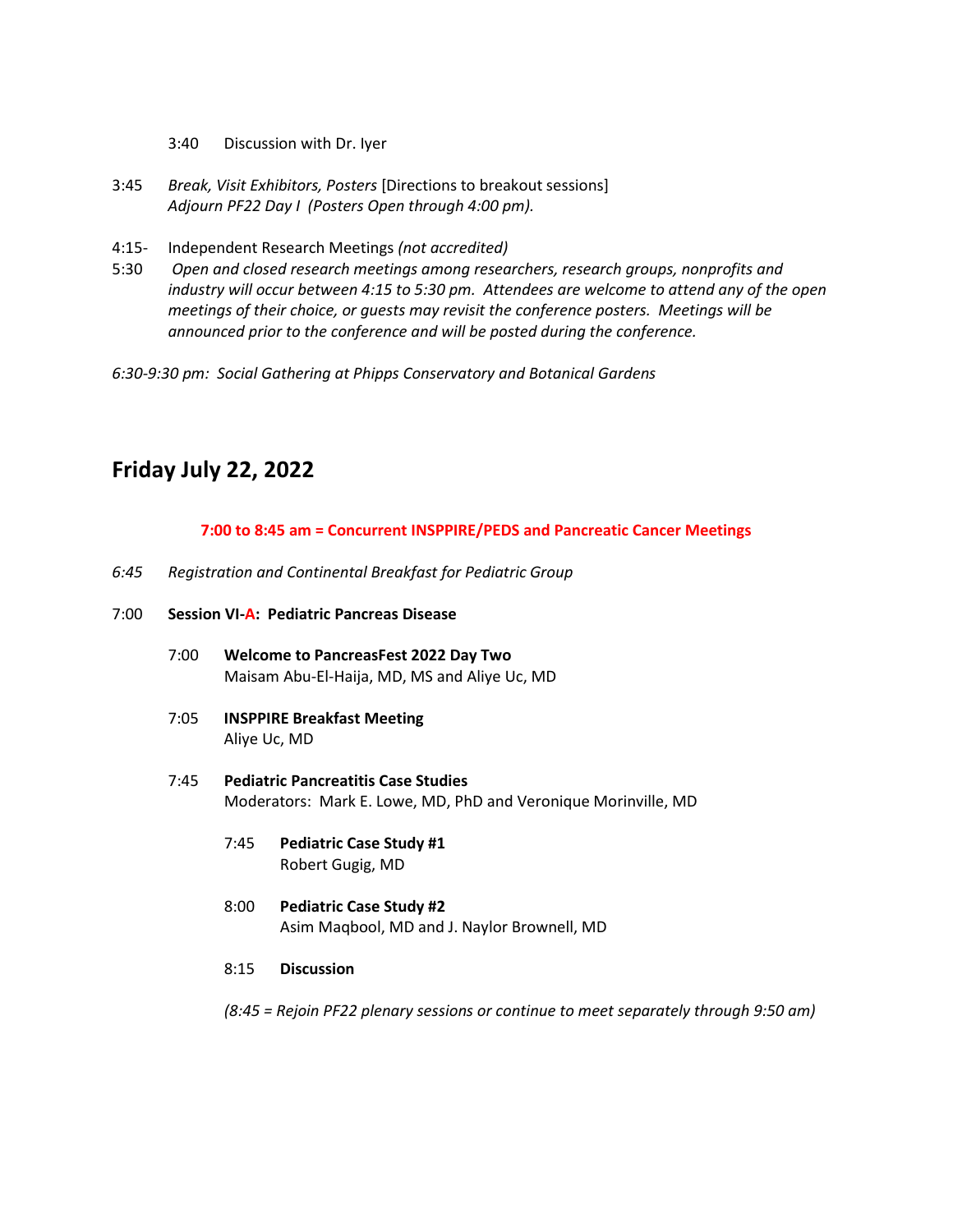- *7:30 Registration, Continental Breakfast, and Visit Exhibitors*
- 8:00 **Welcome to PancreasFest 2022 – Day Two** Randall E. Brand, MD
- 8:05 **Session VI-B: Pancreatic Cancer** Moderators: Alessandro Paniccia, MD and Roby Thomas, MD
	- 8:05 **Is Regional Therapy/Metastectomy Still Contraindicated with Reasonable Disease Control with Systemic Therapy?**  Chris Wolfgang, MD
	- 8:25 **Overcoming Barriers in Caring for a Pancreatic Cancer Patient in a Diverse Population** Sonia S. Kupfer, MD
	- 8:45 **Tumour Genomic and Transcriptomic Insights in the Management of Exocrine Pancreatic Cancer** George Zogopoulos, MD
	- 9:05 **Update on Promising Treatments for Pancreatic Cancer** Flavio Rocha, MD
	- 9:35 Discussion

#### *9:50 Break & Visit Exhibitors*

- 10:05 **Session VII: Burning Issues in Pancreatic Pain** Moderators: Vikesh Singh, MD, MS & Jami Saloman, PhD
	- 10:05 **Introduction of Pancreatic Pain** Vikesh Singh, MD, MS
	- 10:10 **Quantitative Sensory Testing** Anna Evans Phillips, MD, MSc
	- 10:20 **Patient-reported Outcomes** Tonya M. Palermo, PhD
	- 10:30 **Risk Predictions: Pancreatic Pain** Melena Bellin, MD
	- 10:40 **Discussion**
- 11:10 **Session VIII: Brufsky Award** Moderator: Randall E. Brand, MD
	- 11:10 **Award Presentation to Dr. Simeone**